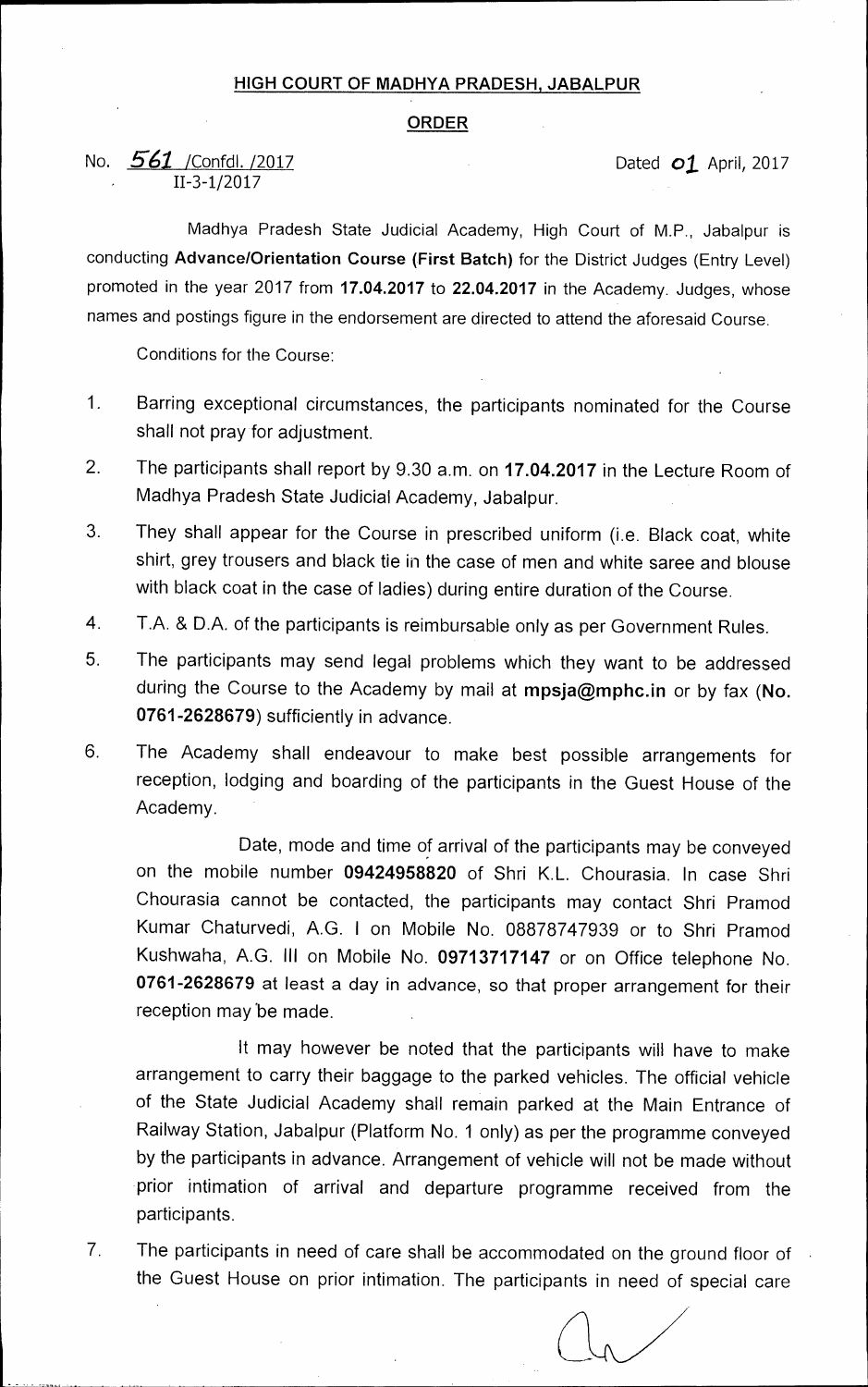may, with prior permission of the Academy, stay at accommodation of their choice. In such a case participants shall be entitled to T.A. & D.A. as per rules. Kindly note that it would not be possible for the Academy to make arrangement for pick up and drop back to such place of their choice.

- 8. The accommodation in the Guest House of the Academy shall be available to the participants only from 12.00 noon of preceding day of commencement of Course and upto 12.00 noon of the succeeding day of the end of Course.
- 9. Participants shall bring proper sportswear and sports shoes, if they intend to utilize the facility of gymnasium.
- 10. The Reference Material is available on the official website of the Academy i.e. **www.mpsja.mphc.qov.in** at the link **mpsja.mphc.qovin/knowledgegateway.** No hard copy shall be provided to the participants. The participants are requested to go through relevant reference material link.
- 11. The participants shall be provided with tea, breakfast, lunch and dinner during their period of stay for the Course, free of charge, as per the rules of the Academy.
- 12. The Schedule of the Advance/Orientation Course will be uploaded on the website of the Academy three days prior to the commencement of the Course. The participants are requested to go through the schedule and prepare themselves accordingly.
- **13. The participants shall send softcopies of atleast three article/presentation/ research paper/ judgment/order authored by them for sharing and discussion in the Course on official email of the State Judicial Academy**  i.e. mpsja@mphc.in atleast three days' prior to the schedule of the **Course.**

BY ORDER OF HON'BLE THE CHIEF JUSTICE

**?(MOND. FAHEEM AN WAR) REGISTRAR GENERAL** 

 $\mathcal{G}_{\perp}$ 

Endt. No. *562.* /Confdl. /2017 Dated *01* April, 2017

Copy forwarded to:-

II-3-1/2017

- 1 The Deputy Controller, Govt. Central Press, Arera Hills, Habibganj, Bhopal-6 for publication in the next issue of the M.P. Gazaette,
- 2. The Principal Secretary, Govt. **M.P.** Law & Legislative Affairs Department, 1<sup>st</sup> Floor, Vindhyachal Bhawan, Bhopal, Pin 462 006, for information.
- 3 The Accountant General, (I), M.P. Gazetted Audit Department, Gwalior, for information.
- 4. The Accountant General, (II), Gwalior, for information.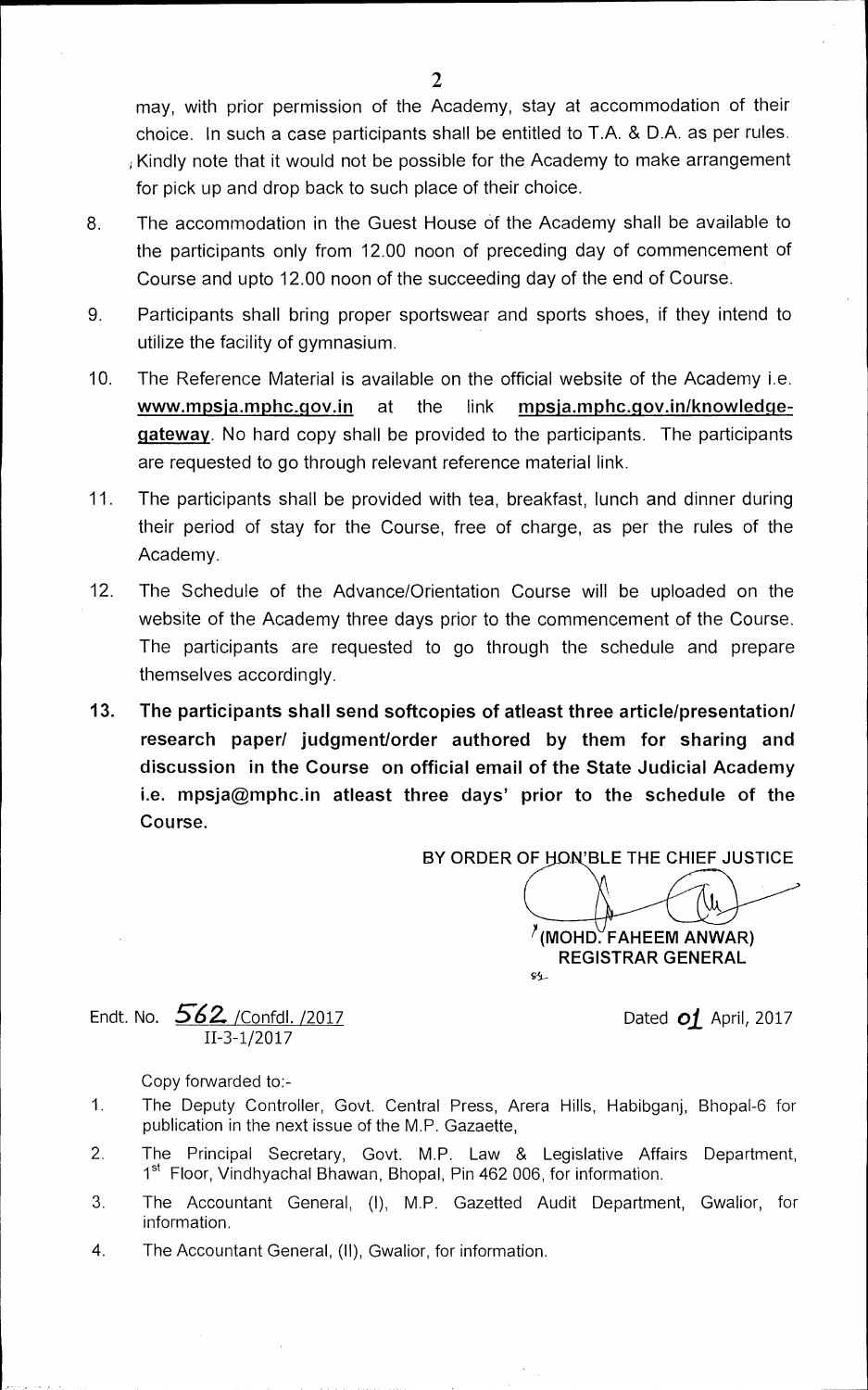5.

- 2. Smt. Sangeeta Yadav, IV Additional District Judge, Chhatarpur
- 3. Shri Alok Mishra, II Additional District Judge, Vidisha
- 4. Shri Abdul Kadir Mansoori, IV Additional District Judge, Mandsaur
- 5. Smt. Rama Jayant Mittal, I Additional District Judge, Guna
- 6. Shri Vikram Singh Bule, II Additional District Judge, Khandwa
- 7. Shri Uday Singh Maravi, I Additional District Judge, Sendhwa District Barwani
- 8. Shri Saifi Daudi, AJ to I Additional District Judge, Ashoknagar
- 9. Shri Ashok Kumar Sondhiya, IV Additional District Judge, Mandla
- 10. Shri Jaideep Singh, I Additional District Judge, Betul
- 11. Shri Mukesh Kumar Batham, V Additional District Judge, Chhatarpur
- 12. Shri Rajesh Kumar Rawetkar, Ill Additional District Judge, Chhindwara
- 13. Shri Ashok Kumar Sharma (Jr-2), III Additional District Judge, Morena
- 14. Shri Sandeep Kumar Shrivastava, II Additional District Judge, Rewa
- 15. Shri Dhanraj Dubela, Ill Additional District Judge, Bhind
- 16. Shri Devilal Soniya, I Additional District Judge, Shivpuri
- 17. Shri Vikas Chandra Mishr, I Additional District Judge, Mhow District Indore
- 18. Shri Antar Singh Aiwa, II Additional District Judge, Jhabua
- 19. Shri Arun Pratap Singh, VI Additional District Judge, Katni
- 20. Shri Shiv Balak Sahu, V Additional District Judge, Jabalpur
- 21. Shri Masood Arshad Khan, II Additional District Judge, Biaora District Rajgarh
- 22. Shri Munnalal Rathore, VI Additional District Judge, Morena
- 23. Shri Balram Yadav, IV Additional District Judge, Raisen
- 24. Shri Mukesh Kumar Dangi, Addl. Sessions Judge, Special Court No. 8, Electricity Act, Jabalpur,
- 25. Shri Alok Kumar Saxena, III Additional District Judge, Ratlam
- 26. Shri Arbind Kumar (Jain), VI Additional District Judge, Sagar
- 27. Shri Privendra Kumar Sen, I Additional District Judge, Dewas
- 28. Smt. Neetu Kanta Verma, III Additional District Judge, Tikamgarh
- 29. Shri Manoj Kumar Ladhiya, Ill Additional District Judge, Seoni
- 30. Shri Raj Kumar Verma, III Additional District Judge, Dhar
- 31. Shri Rajesh Nandeshwar, Ill Additional District Judge, Burhanpur
- 32. Smt. Deepali Sharma, V Additional District Judge, Khandwa For information and compliance with a direction to all the participants that they should compulsorily appear at M.P.S.J.A. Building at Jabalpur on aforesaid date and time as mentioned in order.
- 6. The District & Sessions Judge, Dewas/ Chhatarpur/ Vidisha/ Mandsaur/ Guna/ Khandwa/ Barwani/ Ashoknagar/ Mandla/ Betul/ Chhindwara/ Morena/ Rewa/ Bhind/ Shivpuri/ Indore/ Jhabua/ Katni/ Jabalpur/ Rajgarh/ Raisen/ Ratlam/ Sagar/ Tikamgarh/ Seoni/ Dhar/ Burhanpur for information and necessary action with a request to instruct the participant Judicial Officers to remain present at

M.P.S.J.A. building at Jabalpur on the date and time given in the order, positively.<br> **expansion on the date and time given in the order, positively.**